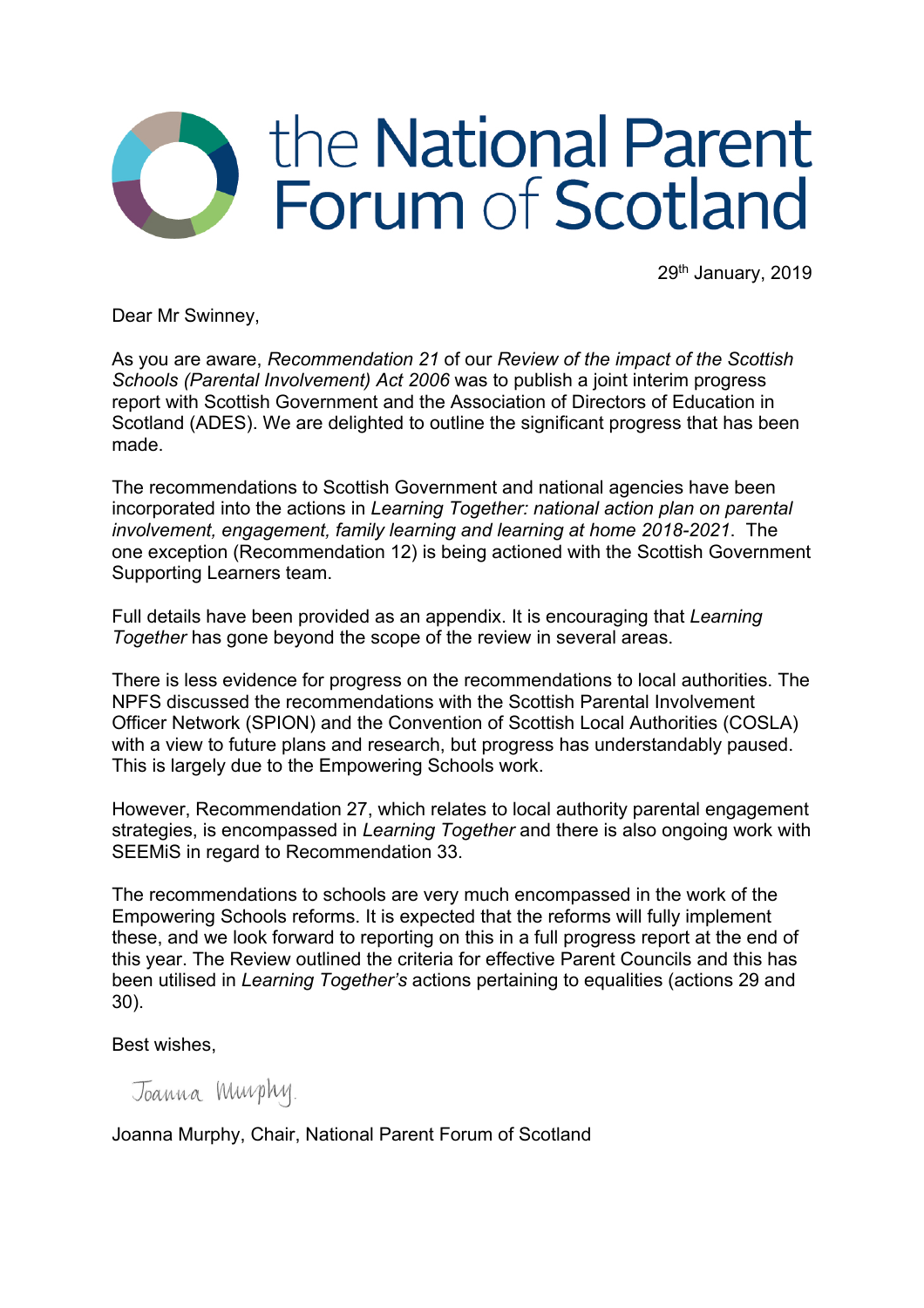| <b>NPFS Recommendation</b>                                       | <b>Corresponding Learning Together Action</b>                                                                                                                                                                                                                                                                                                                                                                                  |
|------------------------------------------------------------------|--------------------------------------------------------------------------------------------------------------------------------------------------------------------------------------------------------------------------------------------------------------------------------------------------------------------------------------------------------------------------------------------------------------------------------|
| 1. The Scottish Government should consult on a range of          | 1. Joint commitments to enhance and improve parental                                                                                                                                                                                                                                                                                                                                                                           |
| significant amendments to the Parental Involvement Act (2006)    | involvement and engagement will be included within a joint                                                                                                                                                                                                                                                                                                                                                                     |
| and the accompanying statutory guidance. Following this          | CoSLA and Scottish Government agreement. This will include                                                                                                                                                                                                                                                                                                                                                                     |
| consultation, the Scottish Government should introduce a Bill to | a commitment to ensure that headteachers work collaboratively                                                                                                                                                                                                                                                                                                                                                                  |
| modernise, extend and strengthen the legislative framework on    | with their Parent Council, wider parent forum and school                                                                                                                                                                                                                                                                                                                                                                       |
| parental involvement.                                            | community on substantive matters of school policy and<br>improvement, based on the principle of co-production                                                                                                                                                                                                                                                                                                                  |
|                                                                  |                                                                                                                                                                                                                                                                                                                                                                                                                                |
|                                                                  | 2. The Scottish Government will bring forward proposals to<br>improve statutory and best practice guidance on parental<br>involvement and engagement. This will be accompanied by a<br>package of training and information materials. The guidance<br>and training package will underpin a collaborative approach to<br>parental involvement matters and will aim to encourage and<br>support parental engagement in learning. |
| 2. As part of its consultation on amendments to the 2006 Act,    | 33. Parental involvement and engagement will be reflected in                                                                                                                                                                                                                                                                                                                                                                   |
| the Scottish Government should propose that the legislation be   | the new national standards for early learning and childcare                                                                                                                                                                                                                                                                                                                                                                    |
| extended to early years.                                         | settings, expected to take effect in 2020.                                                                                                                                                                                                                                                                                                                                                                                     |
|                                                                  | 43. Education Scotland will work with the Care Inspectorate to                                                                                                                                                                                                                                                                                                                                                                 |
|                                                                  | develop a new shared inspection framework for early learning                                                                                                                                                                                                                                                                                                                                                                   |
|                                                                  | and childcare settings. This will be implemented in 2019 and                                                                                                                                                                                                                                                                                                                                                                   |
|                                                                  | will include an appropriate focus on parental involvement and                                                                                                                                                                                                                                                                                                                                                                  |
|                                                                  | engagement.                                                                                                                                                                                                                                                                                                                                                                                                                    |
|                                                                  |                                                                                                                                                                                                                                                                                                                                                                                                                                |
|                                                                  |                                                                                                                                                                                                                                                                                                                                                                                                                                |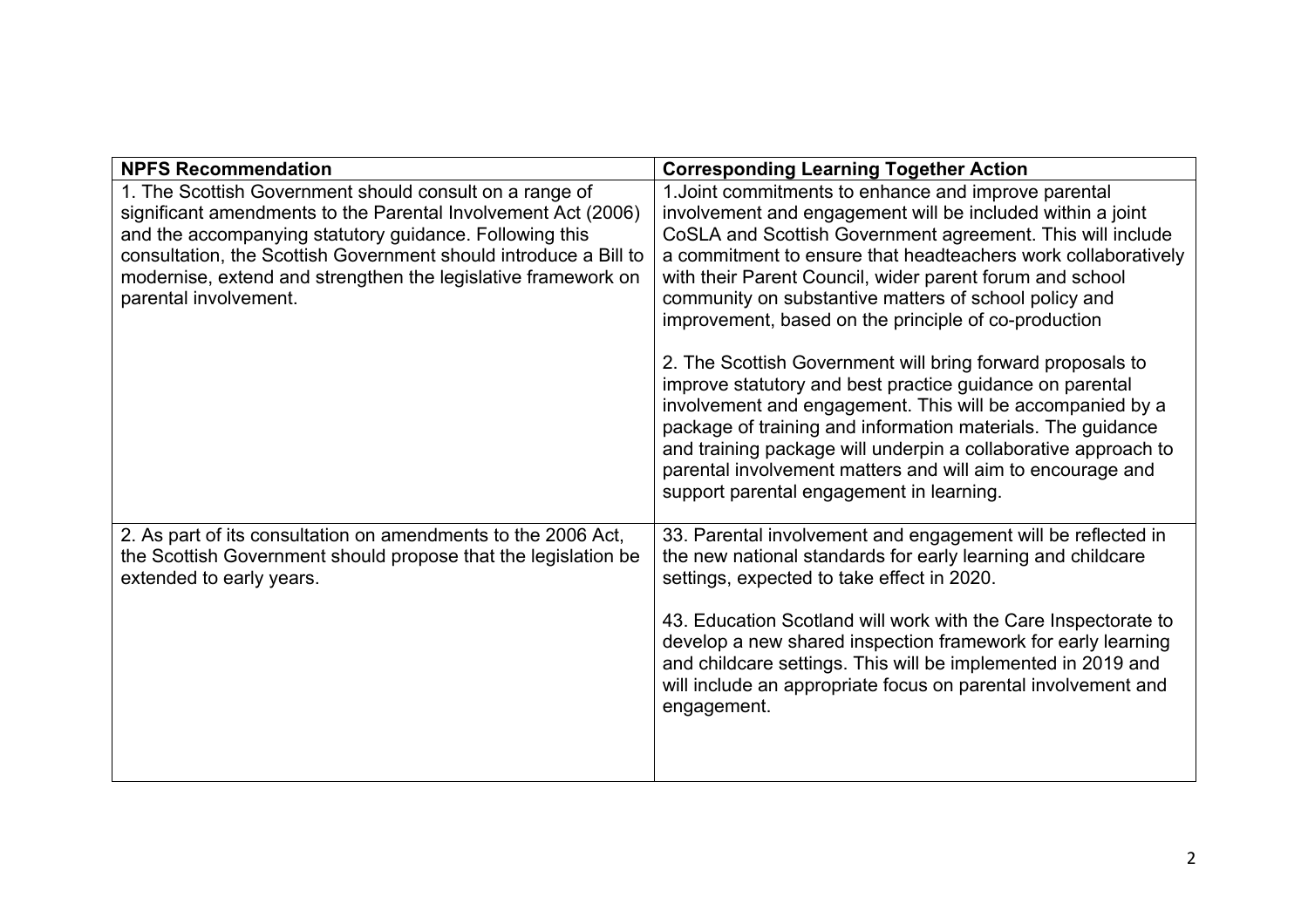| <b>NPFS Recommendation</b>                                         | <b>Corresponding Learning Together Action</b>                                                                                                                                                                                                                                                                                                                                                            |
|--------------------------------------------------------------------|----------------------------------------------------------------------------------------------------------------------------------------------------------------------------------------------------------------------------------------------------------------------------------------------------------------------------------------------------------------------------------------------------------|
| 3. All major Scottish Government policies, strategies and          | 5. The Scottish Government will ensure that the National                                                                                                                                                                                                                                                                                                                                                 |
| frameworks                                                         | Parent Forum of Scotland and other national parent                                                                                                                                                                                                                                                                                                                                                       |
| in relation to early years and schools should take full account of | organisations are involved in the annual review of Scotland's                                                                                                                                                                                                                                                                                                                                            |
| the importance of parental involvement and engagement.             | National Improvement Framework for education.                                                                                                                                                                                                                                                                                                                                                            |
|                                                                    |                                                                                                                                                                                                                                                                                                                                                                                                          |
|                                                                    | 6. The Scottish Government will work with national parent<br>organisations to develop a "Policy Maker's Toolkit on involving<br>parents" by the end of June 2019. The toolkit, which will be<br>targeted at policy-makers and strategic managers at national<br>and local level, will focus on how to support co-design and<br>collaboration with parents in matters of policy and strategic<br>planning |
|                                                                    | 7. National guidance on Pupil Equity Funding will highlight the<br>importance of collaborating with parents in planning and<br>decision-making processes relating to the funding.                                                                                                                                                                                                                        |
|                                                                    | 8. Between 2018 and 2021 the Scottish Government will work<br>with national parent organisations to raise awareness of<br>participatory budgeting as an innovative and effective<br>mechanism to involve parents, particularly those who face<br>additional barriers.                                                                                                                                    |
|                                                                    | 40. The Scottish Government will retain parental engagement<br>as one of the key<br>drivers within the National Improvement Framework.                                                                                                                                                                                                                                                                   |
|                                                                    | 46. As part of the annual National Improvement Framework<br>cycle the Scottish Government will gather, analyse and publish                                                                                                                                                                                                                                                                               |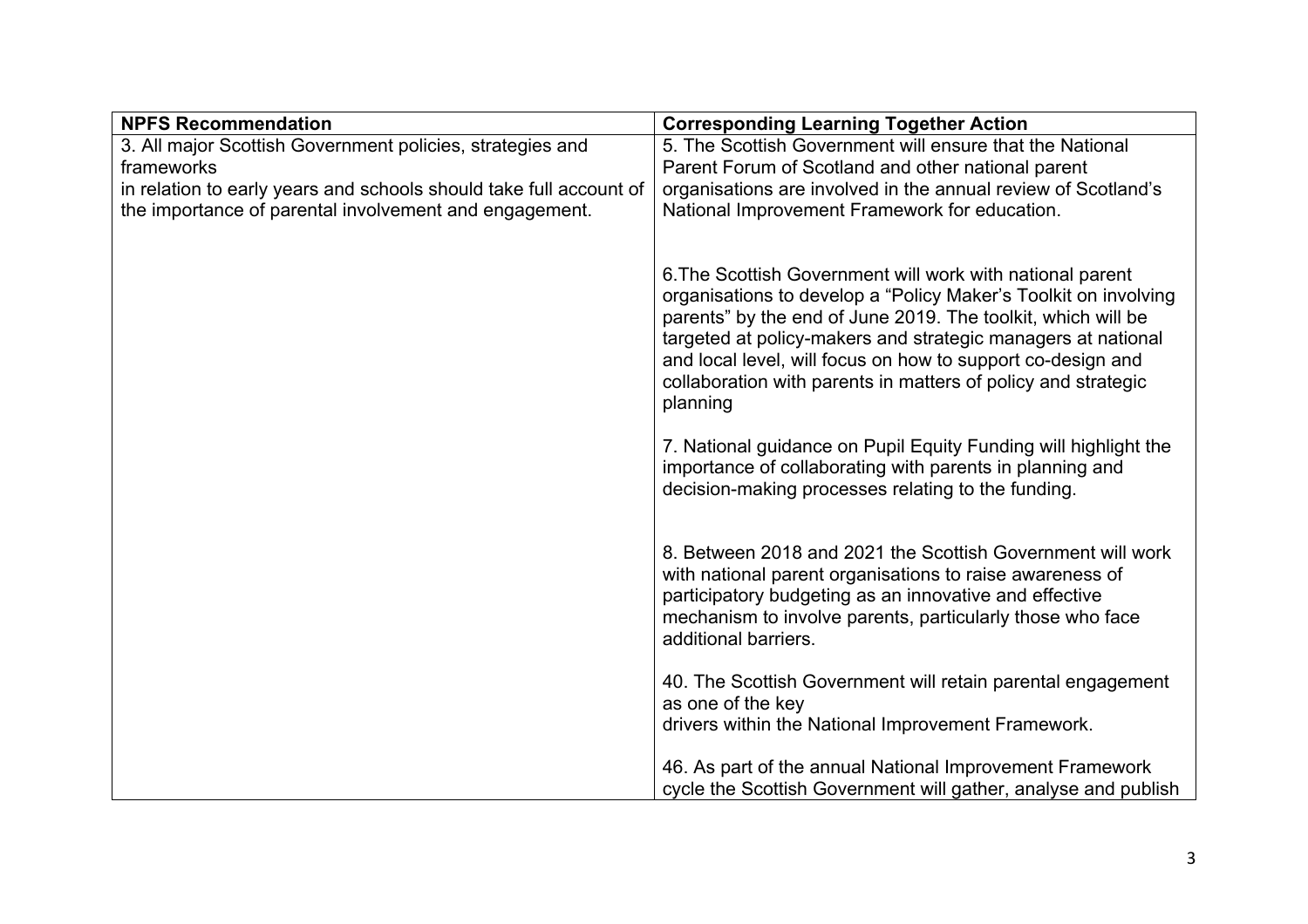| <b>NPFS Recommendation</b>                                                                                                                                                                                                                                                                                                                                                           | <b>Corresponding Learning Together Action</b>                                                                                                                                                                                                                                                                                                                                                                                                                                                                                                                                                                                                                                                                                                                                                                                                                                                                                                                                                             |
|--------------------------------------------------------------------------------------------------------------------------------------------------------------------------------------------------------------------------------------------------------------------------------------------------------------------------------------------------------------------------------------|-----------------------------------------------------------------------------------------------------------------------------------------------------------------------------------------------------------------------------------------------------------------------------------------------------------------------------------------------------------------------------------------------------------------------------------------------------------------------------------------------------------------------------------------------------------------------------------------------------------------------------------------------------------------------------------------------------------------------------------------------------------------------------------------------------------------------------------------------------------------------------------------------------------------------------------------------------------------------------------------------------------|
|                                                                                                                                                                                                                                                                                                                                                                                      | key performance information on parental involvement and<br>engagement on an annual basis and throughout the timescale<br>for this plan.                                                                                                                                                                                                                                                                                                                                                                                                                                                                                                                                                                                                                                                                                                                                                                                                                                                                   |
| 4. The Scottish Government should work with key national<br>partners to review and update the National Parenting Strategy<br>in light of recent policy developments and frameworks.                                                                                                                                                                                                  | 17. The Scottish Government will continue to work with delivery<br>partners to further develop and implement a range of<br>commitments set out in the National Parenting Strategy.                                                                                                                                                                                                                                                                                                                                                                                                                                                                                                                                                                                                                                                                                                                                                                                                                        |
| 5. The Scottish Government and key national agencies should<br>seek to work with national parenting organisations and parents<br>in the development and review of publications relating to early<br>years and schools. Communication materials to parents should<br>reflect the key principles set out in the Parental Communication<br>Plan for the National Improvement Framework. | 10. From June 2019 onwards all national communication<br>materials for parents will be developed in line with the key<br>principles within the National Improvement Framework Parent<br>Communication Plan. The principles are simplicity and clarity;<br>transparency; relevance; partnership; flexibility and timeliness.5<br>This commitment is made by Scottish Government, Education<br>Scotland, the National Parent Forum of Scotland, the<br>Association of Directors of Education, the General Teaching<br>Council of Scotland and the Scottish Qualifications Authority.<br>27. The Scottish Government will work with parent groups to<br>ensure that national education policy documents, strategies<br>and guidance documents are fully "parent friendly". This will<br>include active steps to engage with groups that we have failed<br>to involve in the past. It will include detailed consideration of<br>socio-economic circumstances as well as a wide range of<br>equalities issues. |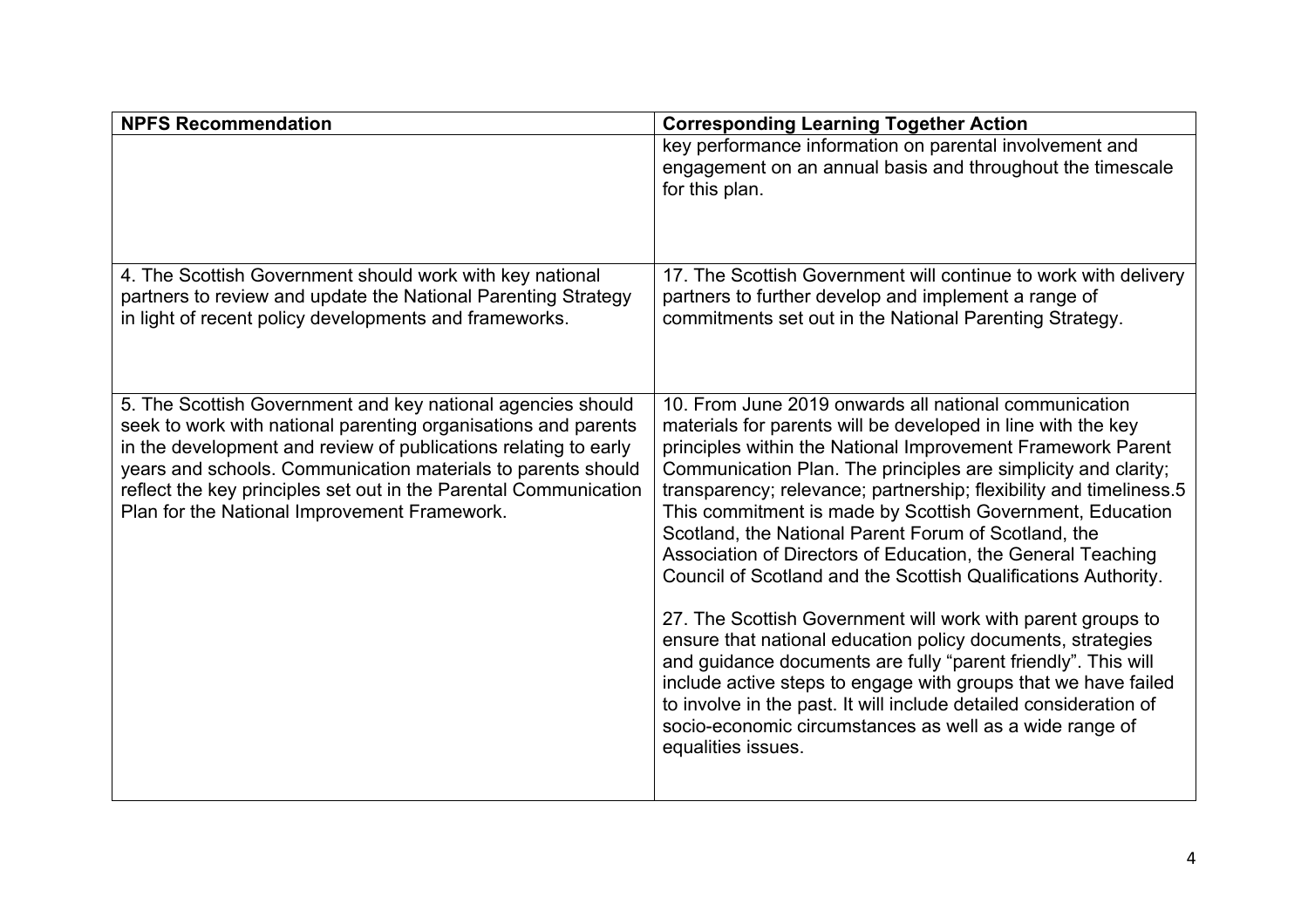| <b>NPFS Recommendation</b>                                                                                                                                                                                                | <b>Corresponding Learning Together Action</b>                                                                                                                                                                                                                                                                                                                                                                                                                                    |
|---------------------------------------------------------------------------------------------------------------------------------------------------------------------------------------------------------------------------|----------------------------------------------------------------------------------------------------------------------------------------------------------------------------------------------------------------------------------------------------------------------------------------------------------------------------------------------------------------------------------------------------------------------------------------------------------------------------------|
|                                                                                                                                                                                                                           |                                                                                                                                                                                                                                                                                                                                                                                                                                                                                  |
| 6. The Scottish Government should ensure there is a<br>measurable increase in parents' access to proven, evidence<br>based family learning programmes and interventions that<br>support improvements in learning at home. | 19. The Scottish Government will invest in the Parent Club<br>marketing campaign as a single integrated marketing approach<br>to all parental audiences across learning, health and other<br>policy themes. The learning theme within Parent Club will run<br>from Autumn 2018 and will build parents' confidence in how to<br>adopt learning activities into their daily lives. Parent Club will<br>also be independently monitored and evaluated among parents<br>by May 2019. |
|                                                                                                                                                                                                                           | 20. The Scottish Government will continue to invest in a<br>package of national programmes to support parental<br>engagement in learning including Bookbug, Read, Write, Count<br>and the Deputy First Minister's Holiday Maths Challenge.                                                                                                                                                                                                                                       |
|                                                                                                                                                                                                                           | 21. Education Scotland will publish examples of good practice<br>on learning at home by March 2021.                                                                                                                                                                                                                                                                                                                                                                              |
|                                                                                                                                                                                                                           | 24, By March 2019 Education Scotland will publish professional<br>learning resources and case studies to support practitioners in<br>their work to continually improve parental engagement and<br>family learning                                                                                                                                                                                                                                                                |
|                                                                                                                                                                                                                           | 25. By the end of 2019 Scottish Government will develop plans<br>to assess the impact of the range of parental engagement and<br>family learning programmes as supported by the Attainment<br>Scotland Fund and Schools Programme.                                                                                                                                                                                                                                               |
|                                                                                                                                                                                                                           | 34. In the early years we will increase support for evidence-<br>based family learning programmes in order to embed this in the<br>early learning and childcare support for families facing                                                                                                                                                                                                                                                                                      |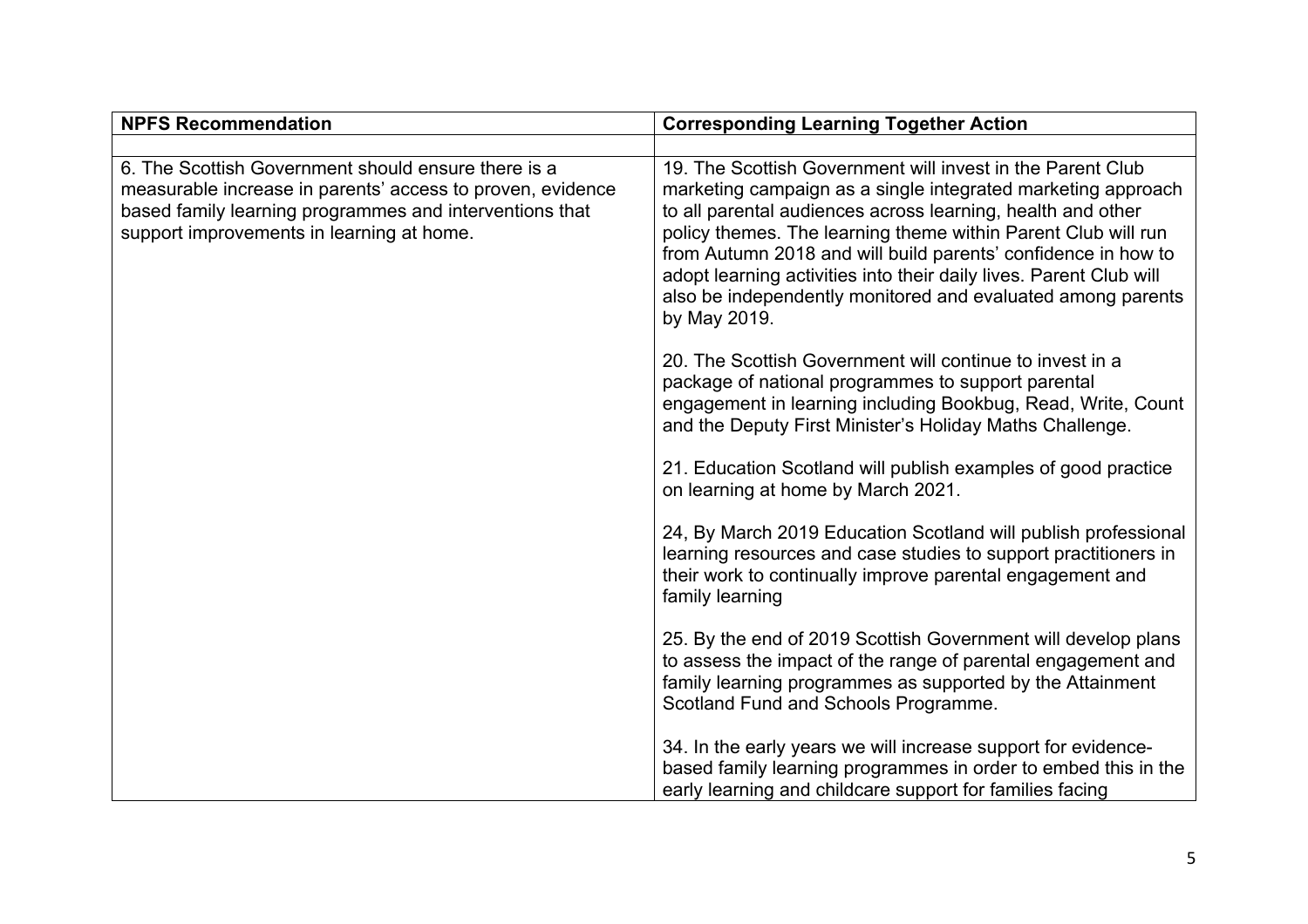| <b>NPFS Recommendation</b>                                                                                                                                                                                                                                        | <b>Corresponding Learning Together Action</b>                                                                                                                                                                                                                                                                                                                                                                                                                                                                                              |
|-------------------------------------------------------------------------------------------------------------------------------------------------------------------------------------------------------------------------------------------------------------------|--------------------------------------------------------------------------------------------------------------------------------------------------------------------------------------------------------------------------------------------------------------------------------------------------------------------------------------------------------------------------------------------------------------------------------------------------------------------------------------------------------------------------------------------|
|                                                                                                                                                                                                                                                                   | disadvantage. As part of this commitment we will include a<br>module on parental involvement and engagement in an online<br>national programme of career-long professional learning on<br>early learning and childcare                                                                                                                                                                                                                                                                                                                     |
| 7. As part of the Governance Review, the Scottish Government<br>should ensure that parents are represented on any new<br>regional boards.                                                                                                                         | 39. The Scottish Government will work with local authorities,<br>Regional Improvement Collaborative Leads and national parent<br>organisations to ensure meaningful parent stakeholder<br>involvement in relation to the priorities for the RICs                                                                                                                                                                                                                                                                                           |
| 8. The Scottish Government should ensure that governance<br>and funding arrangements for education help to address the full<br>range of barriers that prevent parents becoming more involved<br>in their child's school, including financial or capacity reasons. | 16. The Scottish Government will work with local authority<br>partners to increase access to home-school link workers and<br>similar roles by the end of 2019. The government's investment<br>in Pupil Equity Funding will continue to provide schools with<br>opportunities to employ their own workers where the school<br>concludes that a link worker will support the school's aims.<br>Work will be undertaken with local authorities to widen access<br>to home/school link workers, to monitor progress and to<br>evaluate impact. |
|                                                                                                                                                                                                                                                                   | 23. The Attainment Scotland Fund and Pupil Equity Funding<br>will continue to provide funding to schools from 2018 onwards.<br>Schools will continue to be able to tap into these funds to<br>arrange family learning programmes and to fund joint activity<br>with early learning and childcare settings.                                                                                                                                                                                                                                 |
|                                                                                                                                                                                                                                                                   | 26. The Scottish Government will conduct an Equalities Impact<br>Assessment and<br>Councils] – gender and socio economic<br>Children's Rights and Wellbeing Impact Assessment in relation<br>to this plan. The Scottish Government will consider equalities<br>issues in key programmes and campaigns such as Parent                                                                                                                                                                                                                       |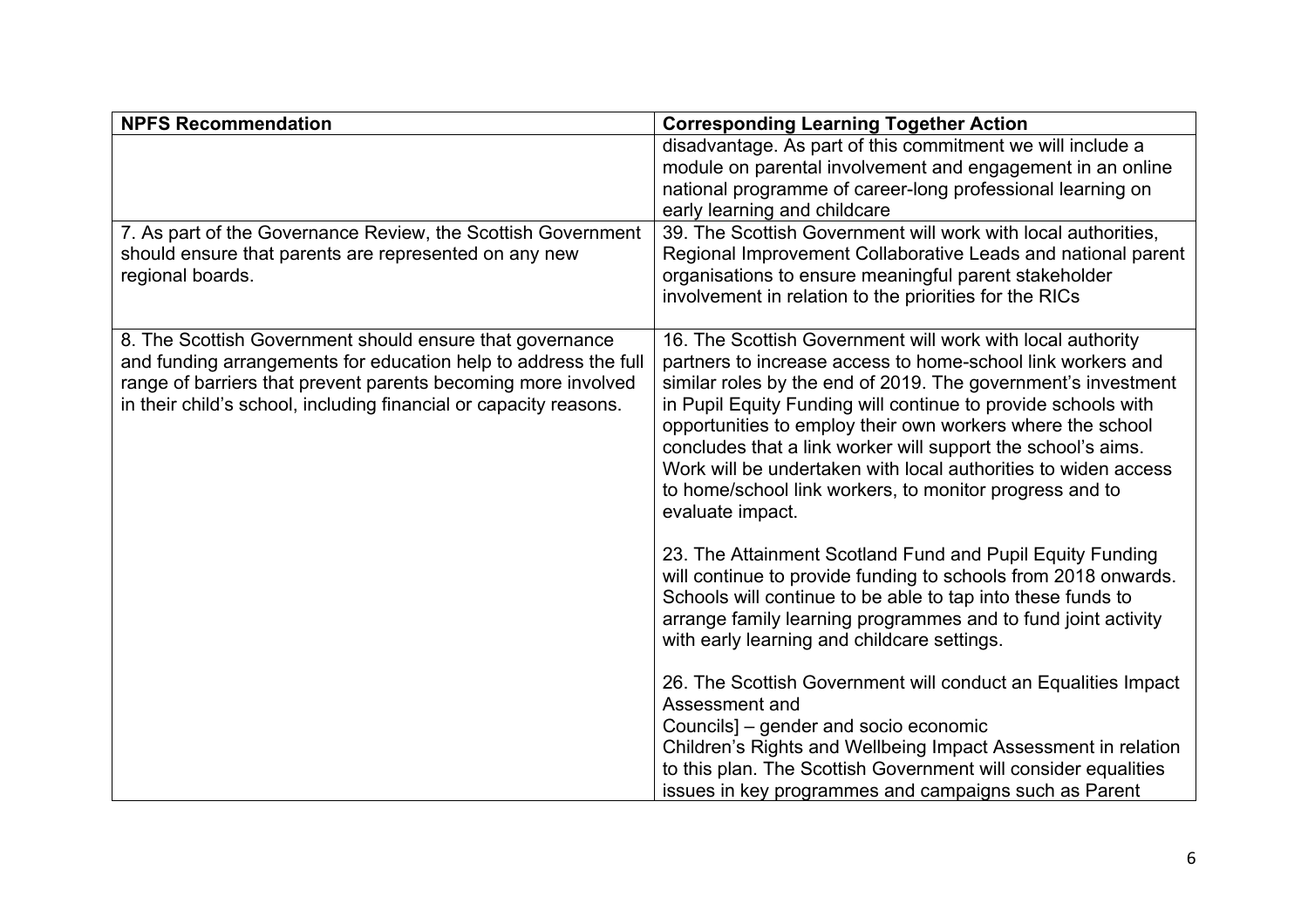| <b>NPFS Recommendation</b>                                                                                                                                                                                                                        | <b>Corresponding Learning Together Action</b>                                                                                                                                                                                                                                                                                                                                                                                                                                                                                           |
|---------------------------------------------------------------------------------------------------------------------------------------------------------------------------------------------------------------------------------------------------|-----------------------------------------------------------------------------------------------------------------------------------------------------------------------------------------------------------------------------------------------------------------------------------------------------------------------------------------------------------------------------------------------------------------------------------------------------------------------------------------------------------------------------------------|
|                                                                                                                                                                                                                                                   | Club, Read, Write, Count, the First Minister's Reading<br>Challenge and the Deputy First Minister's Holiday Maths<br>Challenge.                                                                                                                                                                                                                                                                                                                                                                                                         |
|                                                                                                                                                                                                                                                   | 51. The Scottish Government, through the Attainment Scotland<br>Fund, will provide funding to the Child Poverty Action Group in<br>2018/19. This will help to promote awareness of the financial<br>barriers that pupils from low income families face, demonstrate<br>the ways in which these barriers prevent full participation and<br>provide practical steps to address those barriers.                                                                                                                                            |
|                                                                                                                                                                                                                                                   | 52. The Scottish Government will work with regional partners to<br>share advice and guidance on ways to engage with families<br>living in the most deprived areas in Scotland. This will include<br>the Toolkit for Parent Councils on the Cost of the School Day<br>developed by the Child Poverty Action Group and the National<br>Parent Forum.                                                                                                                                                                                      |
| 9. The Scottish Government should consider further legal or<br>policy reforms to encourage and support parental leave and<br>flexible working to allow parents to engage with their child's<br>learning and related activities within the school. | 15. In early 2019 the Scottish Government will convene a<br>national working group to explore practical, effective ways to<br>make it easier for parents, families and wider communities to<br>volunteer in early learning and childcare settings or schools.<br>The group, involving third sector organisations, employer<br>organisations, volunteering organisations and agencies, will<br>seek to ensure that volunteering opportunities in schools and<br>early learning and childcare settings are meaningful and<br>sustainable. |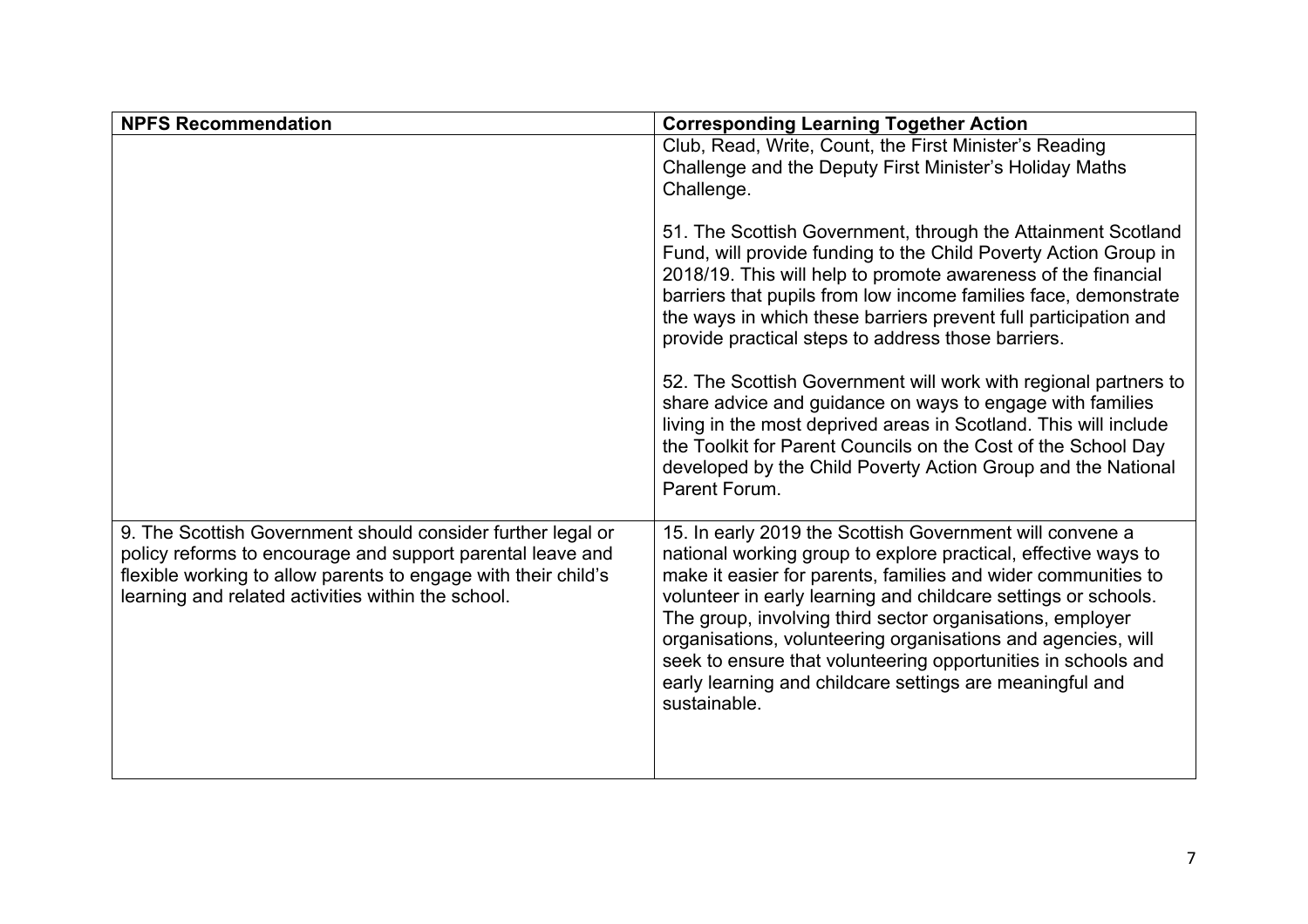| <b>NPFS Recommendation</b>                                                                                                                                                                                                                                                                                                                           | <b>Corresponding Learning Together Action</b>                                                                                                                                                                                                                                                                                                                                                                                                                                                                                                                          |
|------------------------------------------------------------------------------------------------------------------------------------------------------------------------------------------------------------------------------------------------------------------------------------------------------------------------------------------------------|------------------------------------------------------------------------------------------------------------------------------------------------------------------------------------------------------------------------------------------------------------------------------------------------------------------------------------------------------------------------------------------------------------------------------------------------------------------------------------------------------------------------------------------------------------------------|
| 10. The Scottish Government should continue to work with<br>local authorities to ensure that the Parent Forum, including<br>Parent Councils, are fully included in a meaningful way and at a<br>consistent level in decision-making processes in relation to key<br>national initiatives and investment programmes, such as Pupil<br>Equity Funding. | 6. The Scottish Government will work with national parent<br>organisations to develop a "Policy Maker's Toolkit on involving<br>parents" by the end of June 2019. The toolkit, which will be<br>targeted at policy-makers and strategic managers at national<br>and local level, will focus on how to support co-design and<br>collaboration with parents in matters of policy and strategic<br>planning.                                                                                                                                                              |
|                                                                                                                                                                                                                                                                                                                                                      | 7. National guidance on Pupil Equity Funding will highlight the<br>importance of collaborating with parents in planning and<br>decision-making processes relating to the funding.                                                                                                                                                                                                                                                                                                                                                                                      |
|                                                                                                                                                                                                                                                                                                                                                      | 31. The joint work to improve national guidance on parental<br>involvement and engagement will be supported by an<br>additional investment in a package of training, awareness<br>raising and advice materials. The contents of this package will<br>be developed by end June 2019 and rolled out via Regional<br>Improvement Collaboratives, local authorities and parent<br>groups during the course of financial year 2019/2011. The<br>package will be designed to support collaborative leadership at<br>all levels and skills relating to trust and partnership. |
| 11. The National Parental Engagement Steering Group should<br>be retained and its role should be strengthened as a working<br>group helping to influence, challenge and guide national<br>policies.                                                                                                                                                  | 45. By the start of the 2019/20 academic session the Scottish<br>Government will create a new National Network on Parental<br>Involvement and Engagement, drawing together practitioners,<br>academics, researchers and policy makers to review evidence,<br>share expertise and build new connections. The aim will be to<br>improve the connections between policy, research expertise<br>and what is actually happening on the ground. As part of this<br>commitment, the government will identify champions for                                                    |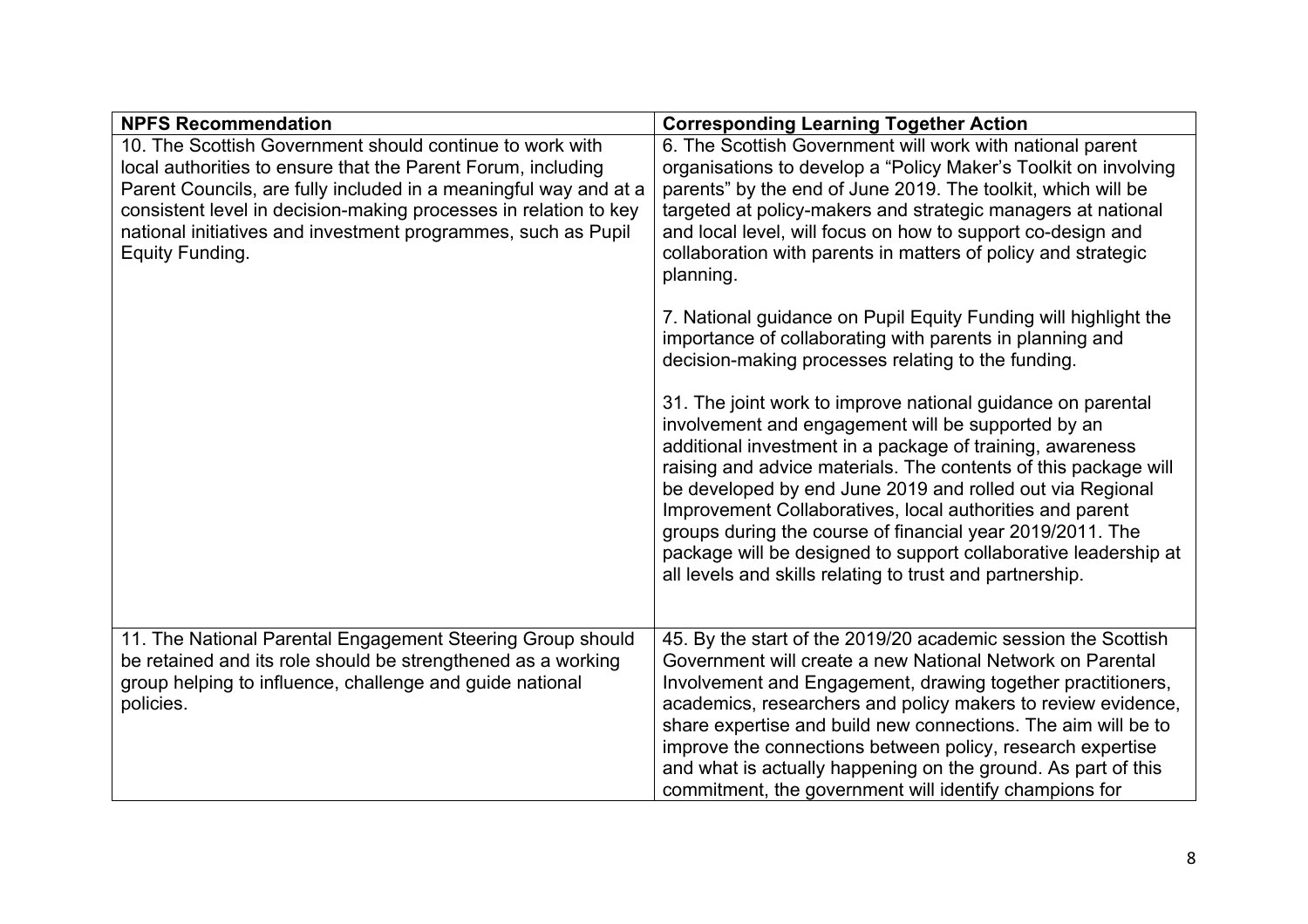| <b>NPFS Recommendation</b>                                                                                                                                                | <b>Corresponding Learning Together Action</b>                                                                                                                                                                                                                                                                                                                                                                                                                                                                                                                                                                                                                                                                                                             |
|---------------------------------------------------------------------------------------------------------------------------------------------------------------------------|-----------------------------------------------------------------------------------------------------------------------------------------------------------------------------------------------------------------------------------------------------------------------------------------------------------------------------------------------------------------------------------------------------------------------------------------------------------------------------------------------------------------------------------------------------------------------------------------------------------------------------------------------------------------------------------------------------------------------------------------------------------|
|                                                                                                                                                                           | parental involvement and engagement amongst parents and<br>carers, families, practitioners and support workers.                                                                                                                                                                                                                                                                                                                                                                                                                                                                                                                                                                                                                                           |
| 12. The Scottish Government should review the effectiveness<br>of the 'communicating with parents' section of the Additional<br>Support for Learning code of practice.    | Being taken forward with the Supporting Learners team in the<br>Learning Directorate.                                                                                                                                                                                                                                                                                                                                                                                                                                                                                                                                                                                                                                                                     |
| 13. Guidance for practitioners on a range of parental<br>engagement themes should be updated through the 'Engaging<br>Parents and Families: A Toolkit for Practitioners'. | 3. By March 2021 Education Scotland will develop and publish<br>a range of further additions on parental involvement within its<br>professional learning resources including the Engaging Parents<br>and Families Toolkit. These additions will support further<br>improvement in parental involvement by schools and early<br>learning and childcare settings. Priority will be given to case<br>studies from sectors currently under represented within the<br>current suite of support materials.<br>28. As part of its work to extend and strengthen the Engaging<br>Parents and Families Toolkit, Education Scotland will review<br>and update the existing section on working with parents who<br>face barriers to their involvement by March 2019. |
| 14. Education Scotland should take further steps to promote<br>the benefits and ways for parents to get involved in their child's<br>learning.                            | 9. Education Scotland will continue to work with stakeholders to<br>review and refresh the content of Parentzone Scotland. The<br>aim will be to help parents support their child's learning and get<br>involved in the life and work of the early learning and childcare<br>setting or school                                                                                                                                                                                                                                                                                                                                                                                                                                                            |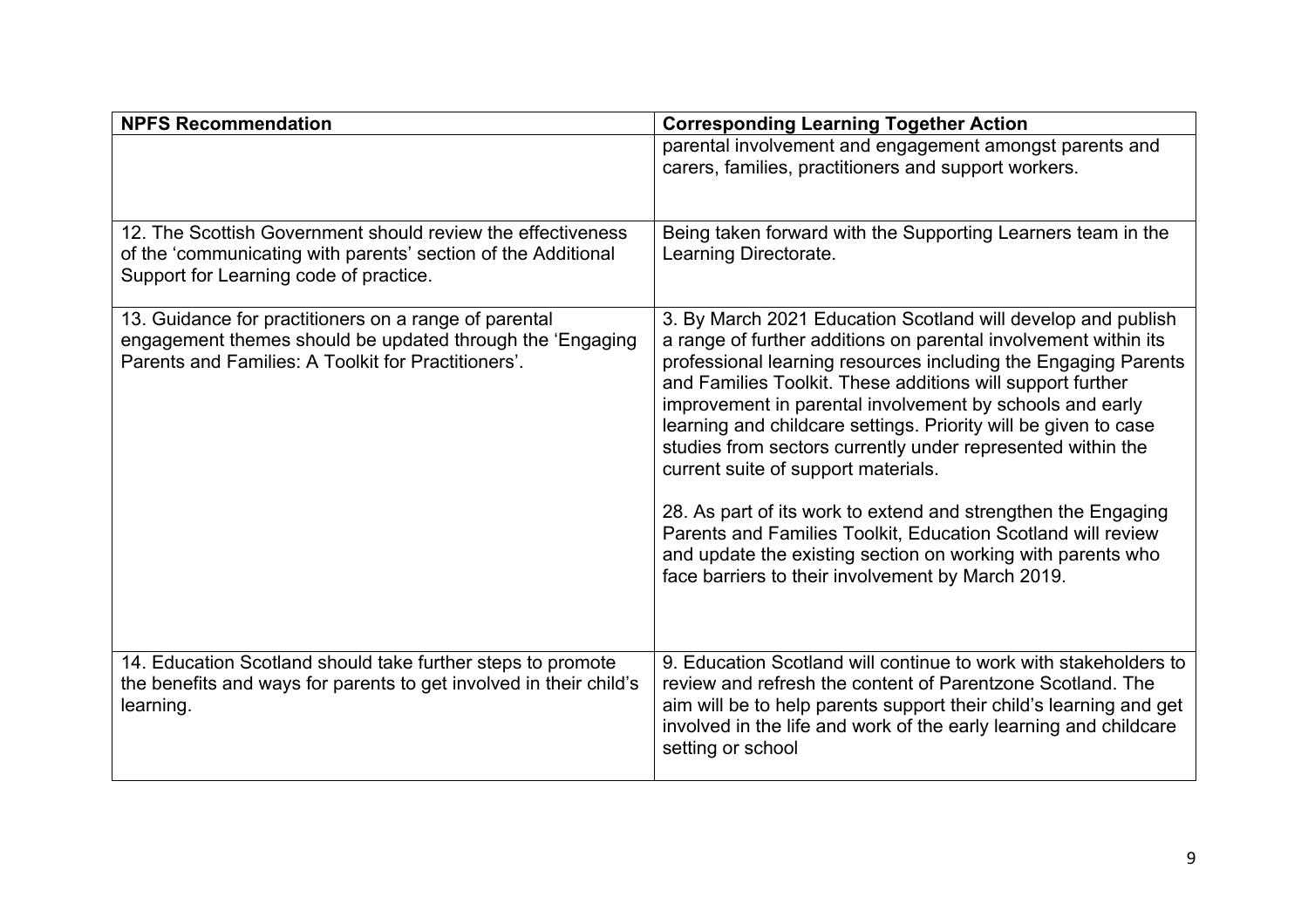| <b>NPFS Recommendation</b>                                                                                                                                                                                                                                        | <b>Corresponding Learning Together Action</b>                                                                                                                                                                                                                                                                                                                                                                             |
|-------------------------------------------------------------------------------------------------------------------------------------------------------------------------------------------------------------------------------------------------------------------|---------------------------------------------------------------------------------------------------------------------------------------------------------------------------------------------------------------------------------------------------------------------------------------------------------------------------------------------------------------------------------------------------------------------------|
|                                                                                                                                                                                                                                                                   | 38. The Scottish Government will ensure that the refreshed<br>national training and development offer includes specific<br>materials developed for and with parents and Parent Councils.<br>The theme of parental leadership, confidence and capacity will<br>be a strong element in this new package of support and advice.                                                                                              |
| 15. Education Scotland should involve the National Parent<br>Forum of Scotland and national parent organisations in the<br>ongoing review and monitoring of how the main self-evaluation<br>frameworks are working in practice (the 'How Good is Our'<br>series). | 44. Education Scotland will continue to ensure that parental<br>involvement and engagement are considered in the<br>development of new and revised inspection frameworks.<br>National parent organisations will also be fully involved in the<br>on-going review of Education Scotland's self-evaluation<br>frameworks up to 2021.                                                                                        |
| 16. Education Scotland should review its resources and<br>information for parents across all sectors. New resources for<br>parents and practitioners should be developed where required.                                                                          | 9. Education Scotland will continue to work with stakeholders to<br>review and refresh the content of Parentzone Scotland. The<br>aim will be to help parents support their child's learning and get<br>involved in the life and work of the early learning and childcare<br>setting or school                                                                                                                            |
| 17. The Scottish Government should provide dedicated funding<br>to<br>support parental engagement in its Digital Learning strategy,<br>including infrastructure and continuing professional<br>development for staff.                                             | 9. Education Scotland will continue to work with stakeholders to<br>review and refresh the content of Parentzone Scotland. The<br>aim will be to help parents support their child's learning and get<br>involved in the life and work of the early learning and childcare<br>setting or school<br>14. The Scottish Government and Education Scotland will work<br>with parent organisations between August 2018 and March |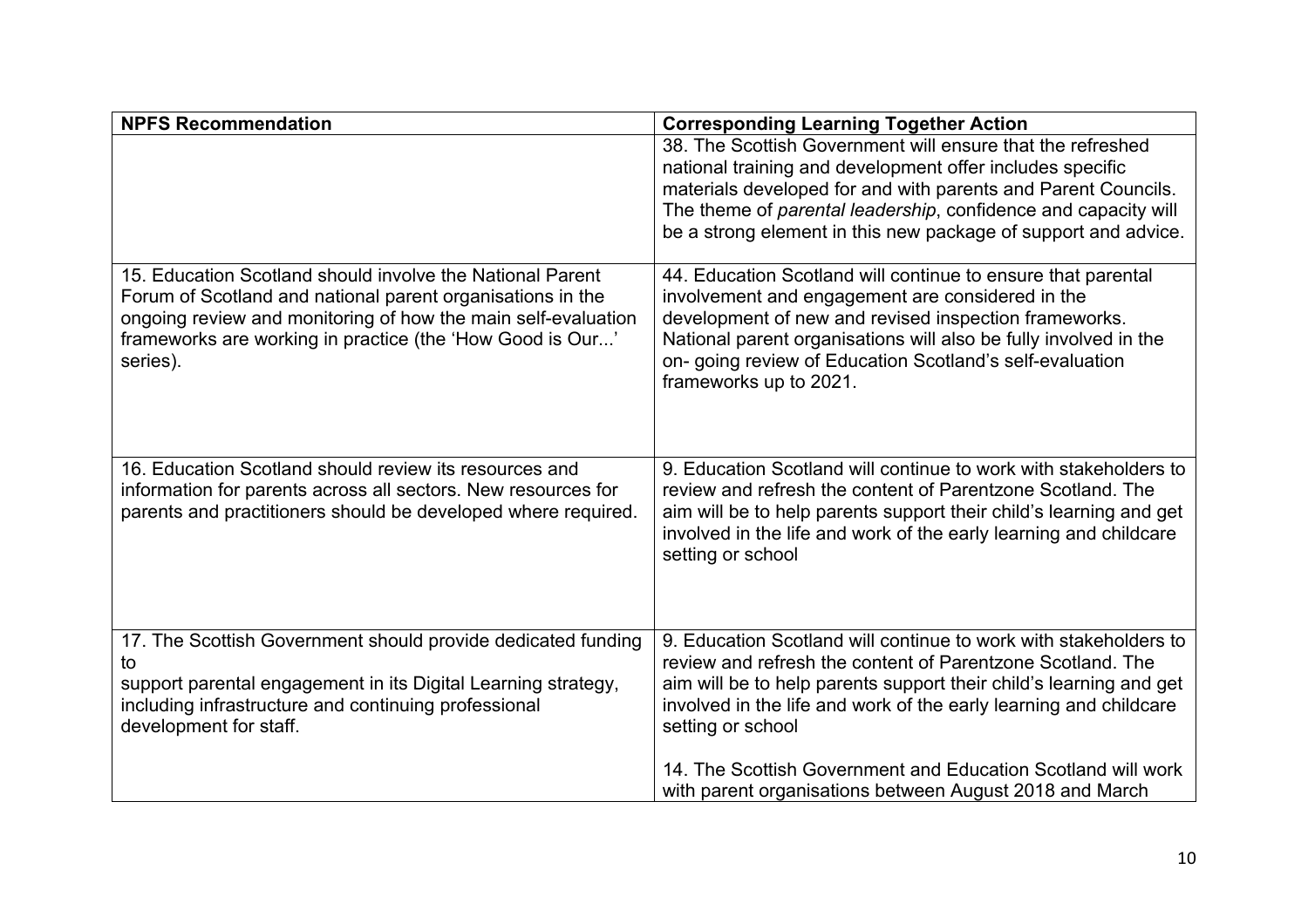| <b>NPFS Recommendation</b>                                                                                                                                                                                                                                                                                                                                                                                                                                                                                                                                                                | <b>Corresponding Learning Together Action</b>                                                                                                                                                                                                                                                                                                                                                                                                                                                                                                                                                                                                                                                                                                                                                                                                                                                                                                                                                                                                                                                                                                                                                                                                 |
|-------------------------------------------------------------------------------------------------------------------------------------------------------------------------------------------------------------------------------------------------------------------------------------------------------------------------------------------------------------------------------------------------------------------------------------------------------------------------------------------------------------------------------------------------------------------------------------------|-----------------------------------------------------------------------------------------------------------------------------------------------------------------------------------------------------------------------------------------------------------------------------------------------------------------------------------------------------------------------------------------------------------------------------------------------------------------------------------------------------------------------------------------------------------------------------------------------------------------------------------------------------------------------------------------------------------------------------------------------------------------------------------------------------------------------------------------------------------------------------------------------------------------------------------------------------------------------------------------------------------------------------------------------------------------------------------------------------------------------------------------------------------------------------------------------------------------------------------------------|
|                                                                                                                                                                                                                                                                                                                                                                                                                                                                                                                                                                                           | 2019 to explore how digital and information technology<br>resources can be better exploited to support parents'                                                                                                                                                                                                                                                                                                                                                                                                                                                                                                                                                                                                                                                                                                                                                                                                                                                                                                                                                                                                                                                                                                                               |
|                                                                                                                                                                                                                                                                                                                                                                                                                                                                                                                                                                                           | involvement and engagement. A report on the available options                                                                                                                                                                                                                                                                                                                                                                                                                                                                                                                                                                                                                                                                                                                                                                                                                                                                                                                                                                                                                                                                                                                                                                                 |
|                                                                                                                                                                                                                                                                                                                                                                                                                                                                                                                                                                                           | and next steps will be provided by June 2019.                                                                                                                                                                                                                                                                                                                                                                                                                                                                                                                                                                                                                                                                                                                                                                                                                                                                                                                                                                                                                                                                                                                                                                                                 |
| 18. The General Teaching Council of Scotland should work<br>with initial teacher education providers and representatives<br>from the National Parental Engagement Steering Group. It<br>should also support the development and delivery of quality-<br>assured continuing professional development training<br>to ensure that practitioners are equipped and supported to work<br>with parents and families and to develop best practice.<br>Practitioners should have the necessary skills, knowledge and<br>confidence to improve outcomes for children, young people and<br>families. | 31. The joint work to improve national guidance on parental<br>involvement and engagement will be supported by an<br>additional investment in a package of training, awareness<br>raising and advice materials. The contents of this package will<br>be developed by end June 2019 and rolled out via Regional<br>Improvement Collaboratives, local authorities and parent<br>groups during the course of financial year 2019/2011. The<br>package will be designed to support collaborative leadership at<br>all levels and skills relating to trust and partnership.<br>32. The General Teaching Council of Scotland will work with<br>partners to ensure that parental involvement and engagement<br>is fully reflected in amended standards for headship and<br>professional standards for teachers and associated support<br>materials. The new standards and accompanying supporting<br>materials will be in place by August 2019.<br>35. The Scottish Government will engage further with Initial<br>Teacher Education (ITE) universities and early learning and<br>childcare colleges in order to improve how parental<br>involvement and engagement are reflected in relevant<br>qualifications and courses, and to share expertise. |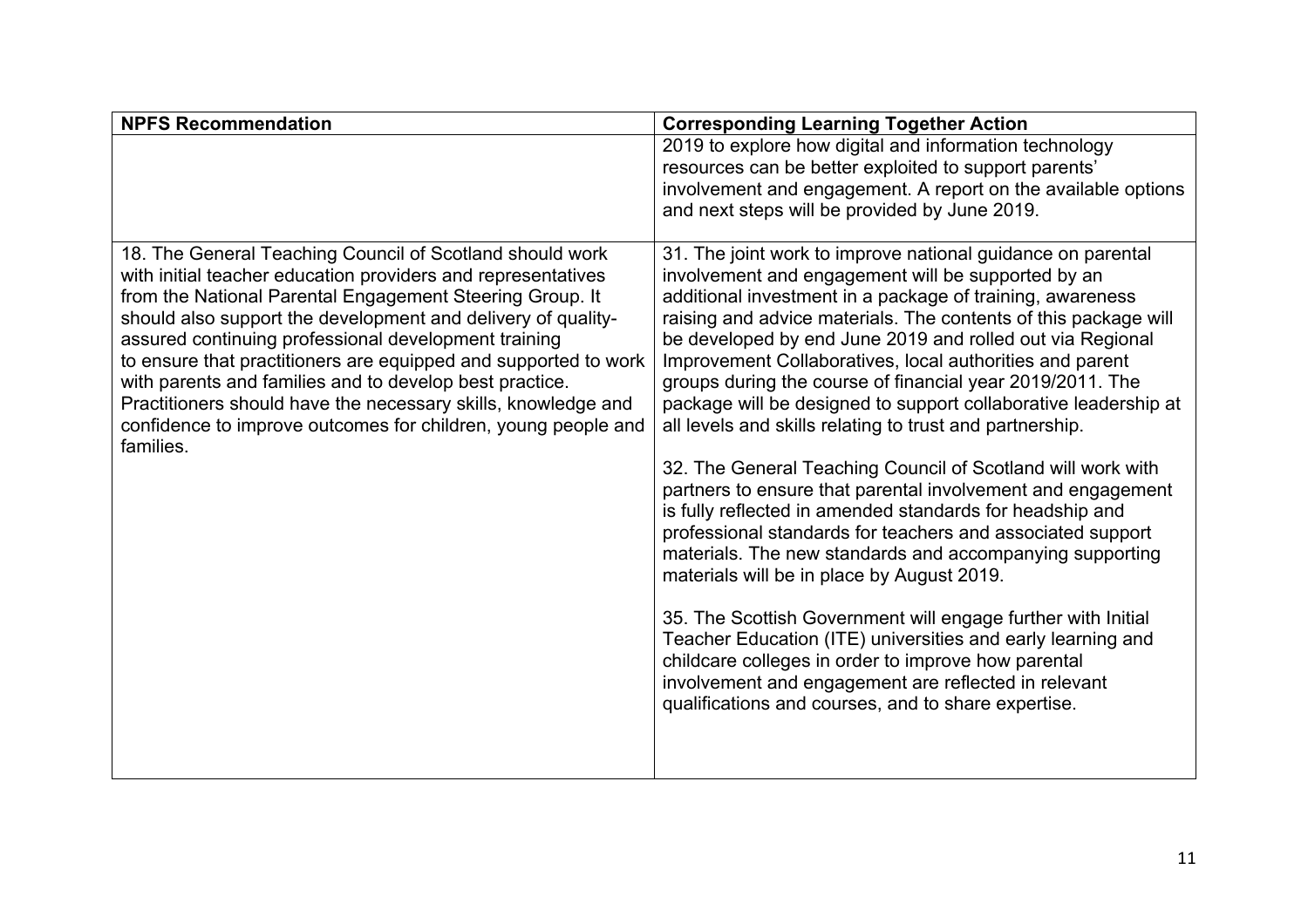| <b>NPFS Recommendation</b>                                                                                                                                                                                                                                                                       | <b>Corresponding Learning Together Action</b>                                                                                                                                                                                                                                                                                                                                                                                                                                                                                                                                                                                                                       |
|--------------------------------------------------------------------------------------------------------------------------------------------------------------------------------------------------------------------------------------------------------------------------------------------------|---------------------------------------------------------------------------------------------------------------------------------------------------------------------------------------------------------------------------------------------------------------------------------------------------------------------------------------------------------------------------------------------------------------------------------------------------------------------------------------------------------------------------------------------------------------------------------------------------------------------------------------------------------------------|
| 19. The Scottish College of Educational Leadership should<br>work with parenting organisations leading the 'Into Headship'<br>qualification to ensure the parental perspective and parental<br>engagement priorities help to shape the qualification and<br>facilitation of relevant courses.    | 36. The Scottish College of Educational Leadership (SCEL), as<br>part of Education Scotland, will work with parent organisations<br>to ensure that parental involvement and engagement are<br>included in the "Into Headship" qualification and the enhanced<br>leadership support package for practitioners by March 2020.<br>37. By March 2019 SCEL, as part of Education Scotland, will<br>pursue the opportunity to build on the 'People and Partners'<br>theme within Excellence in Headship. This theme looks at the<br>importance of collaborative partnership working $-$ a crucial<br>aspect in ensuring effective parental involvement and<br>engagement. |
| 20. Scottish Government should fund new research on:<br>• Effective parental involvement and engagement strategies<br>and approaches<br>with a focus on key ages and stages of children's learning<br>Non-traditional family structures, with a focus on non-<br>resident parents                | 14. The Scottish Government and Education Scotland will work<br>with parent organisations between August 2018 and March<br>2019 to explore how digital and information technology<br>resources can be better exploited to support parents'<br>involvement and engagement. A report on the available options<br>and next steps will be provided by June 2019.                                                                                                                                                                                                                                                                                                        |
| Engagement with marginalised groups and those with<br>$\bullet$<br>protected<br>characteristics as de ned in the Equality Act (2010)<br>Learning at home, including homework<br>Further work as a result of the Family Learning Review<br>Parental engagement in secondary schools.<br>$\bullet$ | 47. The Scottish Government will work with local authorities to<br>pilot a new national survey of parents and carers by summer<br>2019, with a view to wider roll out in academic year 2019/20.<br>48. The Scottish Government will ensure that the Growing up in<br>Scotland (GUS) study provides reliable, relevant and impactful                                                                                                                                                                                                                                                                                                                                 |
|                                                                                                                                                                                                                                                                                                  | data relating to the links between parental involvement and<br>engagement and children's learning outcomes, publishing the<br>next GUS report by the end of 2018.<br>49. The Scottish Government will ensure that activity under<br>Scotland's Research Strategy for Education reflects parental                                                                                                                                                                                                                                                                                                                                                                    |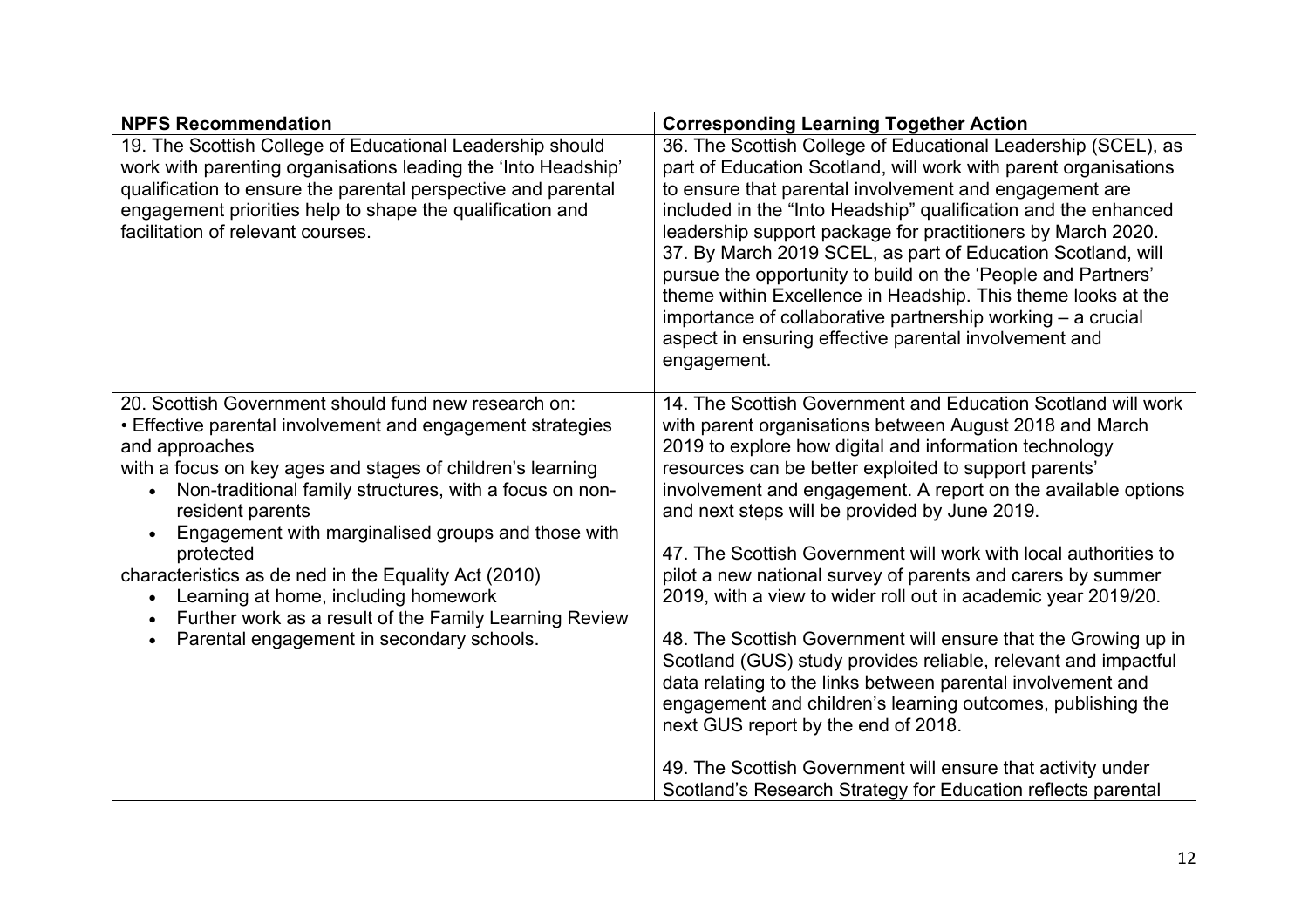| <b>NPFS Recommendation</b>                                                                                                                                                                                                                                                                                                                                                                                                                                       | <b>Corresponding Learning Together Action</b>                                                                                                                                                                                                                                                                                                                                                                                                                                                                               |
|------------------------------------------------------------------------------------------------------------------------------------------------------------------------------------------------------------------------------------------------------------------------------------------------------------------------------------------------------------------------------------------------------------------------------------------------------------------|-----------------------------------------------------------------------------------------------------------------------------------------------------------------------------------------------------------------------------------------------------------------------------------------------------------------------------------------------------------------------------------------------------------------------------------------------------------------------------------------------------------------------------|
|                                                                                                                                                                                                                                                                                                                                                                                                                                                                  | involvement and engagement, family learning and learning at<br>home. The Scottish Government will work with the National<br>Parent Forum of Scotland to review the extent to which<br>research activity under the current strategy incorporates<br>parental involvement and engagement. An initial analysis will<br>be developed by end December 2018. The Scottish<br>Government will consider the further steps that may be needed<br>in order to provide a single "one stop shop" summarising the<br>available evidence. |
|                                                                                                                                                                                                                                                                                                                                                                                                                                                                  | 50. The Scottish Government will ensure that key national<br>policies relating to parental involvement and engagement take<br>full account of the latest research and evidence. As part of this<br>commitment, the Scottish Government will seek appropriate<br>expert input and advice from independent academics<br>throughout the timescale for this plan.                                                                                                                                                               |
| 27. The Education (Scotland) Act (2016) requires local<br>authorities each year to prepare and publish details of activities<br>undertaken regarding their parental involvement strategy. They<br>should comply in full with this requirement while also ensuring<br>that parental engagement is included in the broader National<br>Improvement Framework and Improvement Plan reports.<br>These reports should be jargon-free and written in plain<br>English. | 41. Local authority Parental Involvement Strategies will be<br>reframed as strategies for involvement and engagement, with a<br>requirement to review strategies every three years.                                                                                                                                                                                                                                                                                                                                         |

## **Learning Together Actions which go beyond the scope of the Review:**

4. The Scottish Government will continue to support the National Parent Forum of Scotland (NPFS) up to 2021. As part of this commitment, the Scottish Government will work with the NPFS to:

• identify new ways to provide a representative voice for parents, reflecting the diversity of the parent community;